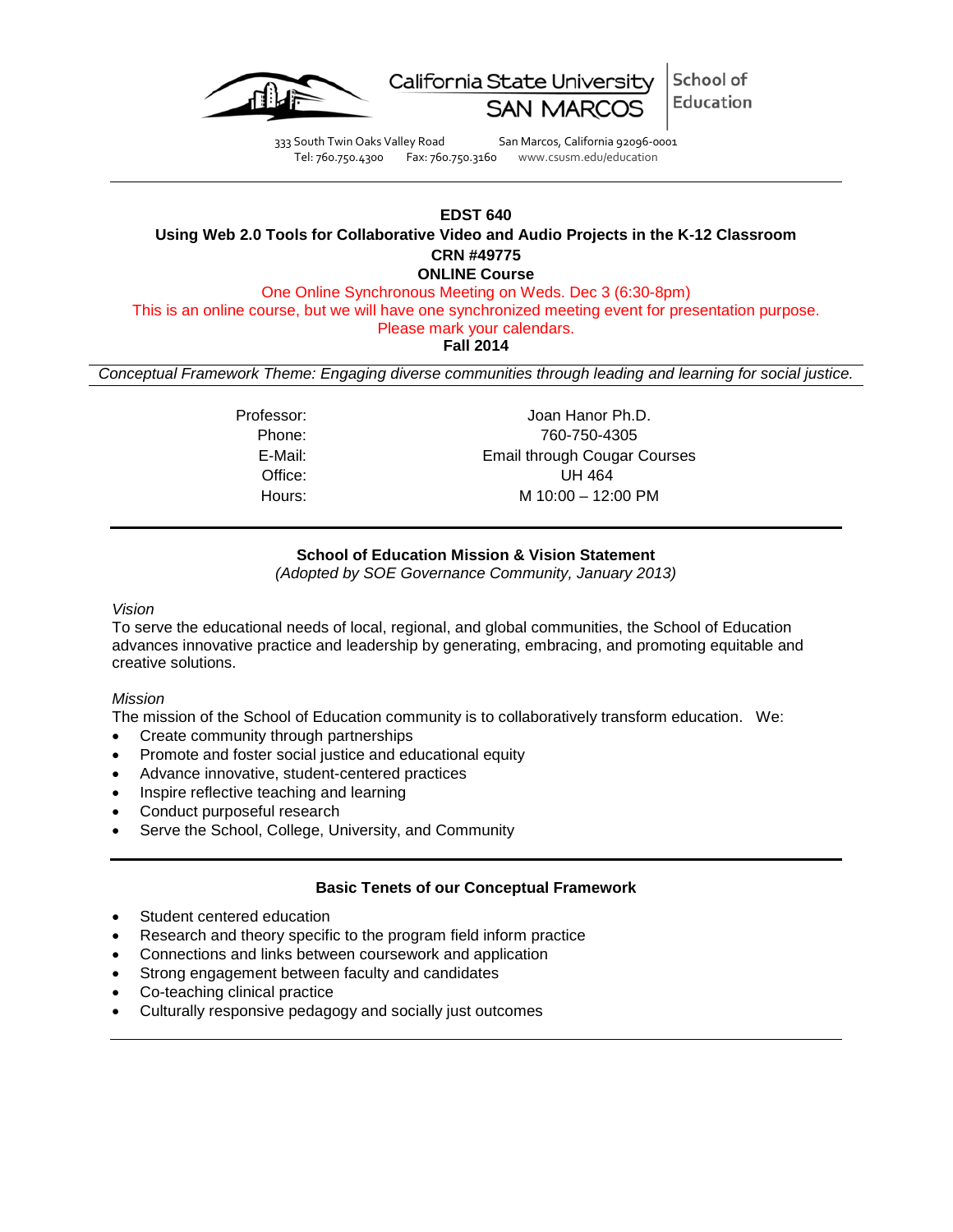## **TABLE OF CONTENTS**

| NATIONAL EDUCATIONAL TECHNOLOGY STANDARDS FOR TEACHERS (NETS-T) 10 |  |
|--------------------------------------------------------------------|--|

### **COURSE DETAILS**

## **Course Description**

<span id="page-1-1"></span><span id="page-1-0"></span>The Web has many free resources that can be used collaboratively to produce projects in the K-12 classroom. Learn about Web 2.0 and explore how these tools can be used to inspire creativity in young students as they learn content and demonstrate their understanding.

Hanor: This course engages students in the selection, evaluation, and application of free online resources that may be used effectively to collaboratively produce projects in the K-12 classroom. Learn about Web 2.0 and explore how these tools can be used to inspire creativity in K-12 students as they learn content and demonstrate their understanding.

## **Video Production in Education Certificate Program**

<span id="page-1-3"></span><span id="page-1-2"></span>This course is designed as part of the **Video in Education Certificate Program** at CSUSM, developed through a partnership with the *Picture This!* Project at the San Diego County Office of Education: <http://picturethis.sdcoe.net/>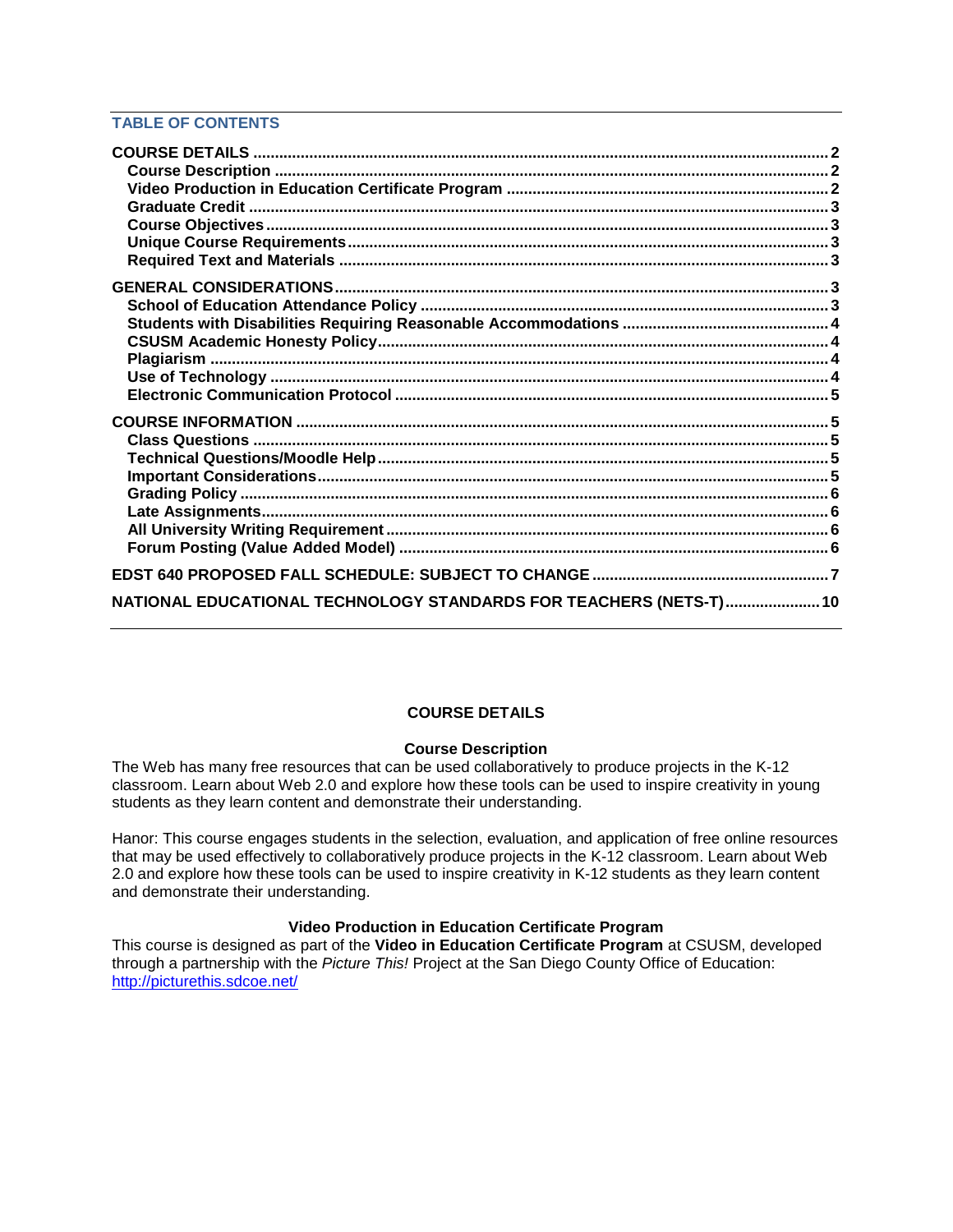## **Graduate Credit**

This is a graduate level course, and successful completion can be applied toward elective requirements for some Masters Programs including the Masters in Education General Option. Note that students must receive an A or B in order to use the course as one of their masters program courses.

### **Course Objectives**

- <span id="page-2-0"></span>• Identify Web 2.0 tools that support teaching and learning.
- Apply Web 2.0 tools to match National Student Technology Standards (NETS-S & NETS-T) from ISTE.
- Understand safety, security and systemic issues related to the use of online tools.
- Model the use of Web 2.0 tools in collaborative formats to support teaching and learning.
- Develop classroom activities using Web 2.0 collaborative tools involving video and/or audio formats.
- Assess the effectiveness of using Web 2.0 collaborative tools for classroom and virtual learning activities.
- Plan and implement video or audio projects using Web 2.0 tools with K-12 students.
- Assess the outcomes of implementation of video/audio Web 2.0 projects in content areas.
- Develop an Action Plan for use of Web 2.0 tools in the classroom.

### **Unique Course Requirements**

<span id="page-2-1"></span>This course is offered completely online. Students are expected to demonstrate competency in the use of various forms of technology (i.e. word processing, electronic mail, Moodle, use of the Internet, and/or multimedia presentations). We will use Cougar Courses for our class management system and will also access many online tools. Therefore it is up to the student to verify in advance that you have access to an Up to Date Computer and Operating System that provides software for digital editing, video editing and photo manipulation. Free tools are available online and you may choose to come to campus to make use of the IITS. All assignments will be submitted online,

### **NOTE: While it is not required that you be teaching while taking this course, you do need access to a K-12 classroom for field-testing technology activities. Please alert the instructor if you cannot meet this requirement.**

## **Required Text and Materials**

- <span id="page-2-2"></span>• Soloman, G., & Schrum, L. (2010). *Web 2.0: How to for educators*. Published by the International Society for Technology in Education. ISBN 978-1-56484-272-5 (pbk.)
- Up to Date Computer and Operating System that provides software for digital editing, video editing and photo manipulation. Free tools are also available online.
- Digital Still and/or Video Camera that can be connected to a computer through USB port.
- Digital Stereo Headphones with Boom Microphone.
- Access to K-12 classroom for field-testing technology activities.

## **GENERAL CONSIDERATIONS**

### **School of Education Attendance Policy**

<span id="page-2-4"></span><span id="page-2-3"></span>Due to the dynamic and interactive nature of courses in the School of Education, all students are expected to attend all classes and participate actively. At a minimum, students must attend more than 80% of class time, or s/he may not receive a passing grade for the course at the discretion of the instructor. Individual instructors may adopt more stringent attendance requirements. Should the student have extenuating circumstances, s/he should contact the instructor as soon as possible. *(Adopted by the COE Governance Community, December, 1997).*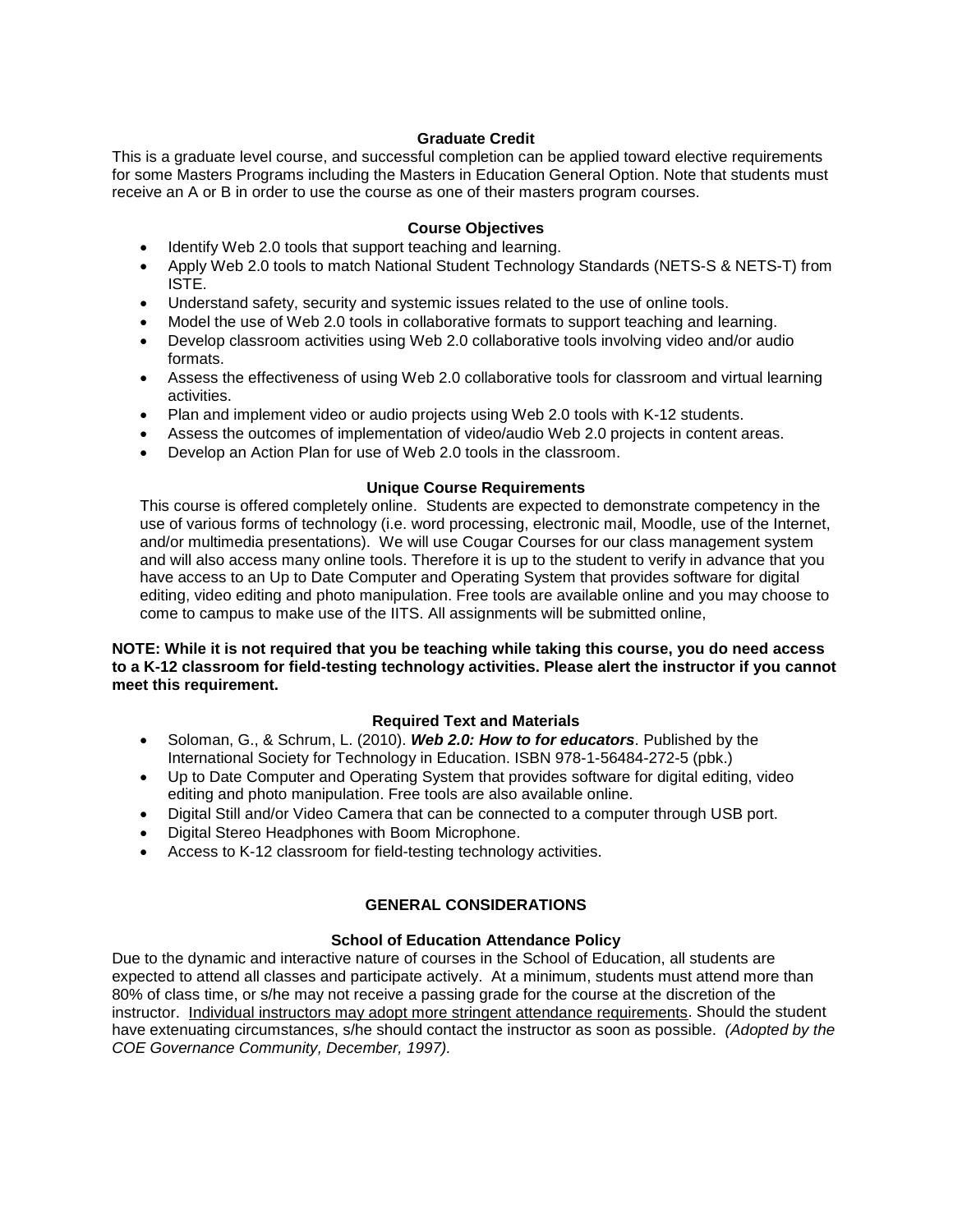In this online course, It is expected that all students will have an active presence in the online community, or you cannot receive a grade of A or A-; if you are inactive for one week or more, you cannot receive a grade of B+ or B. If you have extenuating circumstances, you should contact the instructor as soon as possible. Organize each week so that you visit the Moodle shell every 2-3 days. This will provide you the opportunity to stay in touch with the module assignments and discussions. You will need to use an up-todate computer and operating system that has the ability and speed to use Moodle and participate in activities, as well as play sound files and movie clips. It is your responsibility to check these capabilities out as soon as you begin the course and have a plan for completing and accessing these resources regularly. Note that assignment documents must be completed in Microsoft Office (Word, PowerPoint and/or Excel). The Firefox Browser must be used for full edit capabilities in Moodle).

*Modules begin on Tuesday each week and end on Monday the following week. Initial posts in each module are due on Friday after the module start date.*

#### **Students with Disabilities Requiring Reasonable Accommodations**

<span id="page-3-0"></span>Students with disabilities who require reasonable accommodations must be approved for services by providing appropriate and recent documentation to the Office of Disable Student Services (DSS). This office is located in Craven Hall 4300, and can be contacted by phone at (760) 750-4905, or TTY (760) 750-4909. Students authorized by DSS to receive reasonable accommodations should meet with their instructor during office hours or, in order to ensure confidentiality, in a more private setting.

#### **CSUSM Academic Honesty Policy**

<span id="page-3-1"></span>"Students will be expected to adhere to standards of academic honesty and integrity, as outlined in the Student Academic Honesty Policy. All written work and oral presentation assignments must be original work. All ideas/materials that are borrowed from other sources must have appropriate references to the original sources. Any quoted material should give credit to the source and be punctuated with quotation marks. When relying on supporting documents authored by others, cite them clearly and completely using American Psychological Association (APA) manual, 6<sup>6h</sup> edition. Failure to do so may result in failure of the course.

Students are responsible for honest completion of their work including examinations. There will be no tolerance for infractions. If you believe there has been an infraction by someone in the class, please bring it to the instructor's attention. The instructor reserves the right to discipline any student for academic dishonesty in accordance with the general rules and regulations of the university. Disciplinary action may include the lowering of grades and/or the assignment of a failing grade for an exam, assignment, or the class as a whole."

Incidents of Academic Dishonesty will be reported to the Dean of Students. Sanctions at the University level may include suspension or expulsion from the University.

#### **Plagiarism**

<span id="page-3-2"></span>As an educator, it is expected that each student will do his/her own work, and contribute equally to group projects and processes. Plagiarism or cheating is unacceptable under any circumstances. If you are in doubt about whether your work is paraphrased or plagiarized see the Plagiarism Prevention for Students website [http://library.csusm.edu/plagiarism/index.html.](http://library.csusm.edu/plagiarism/index.html) If there are questions about academic honesty, please consult the University catalog.

#### **Use of Technology**

<span id="page-3-3"></span>Students are expected to demonstrate competency in the use of various forms of technology (i.e. word processing, electronic mail, Moodle, use of the Internet, and/or multimedia presentations). Specific requirements for course assignments with regard to technology are at the discretion of the instructor. Keep a digital copy of all assignments for use in your teaching portfolio. All assignments will be submitted online, and some will be submitted in hard copy as well. Details will be given in class.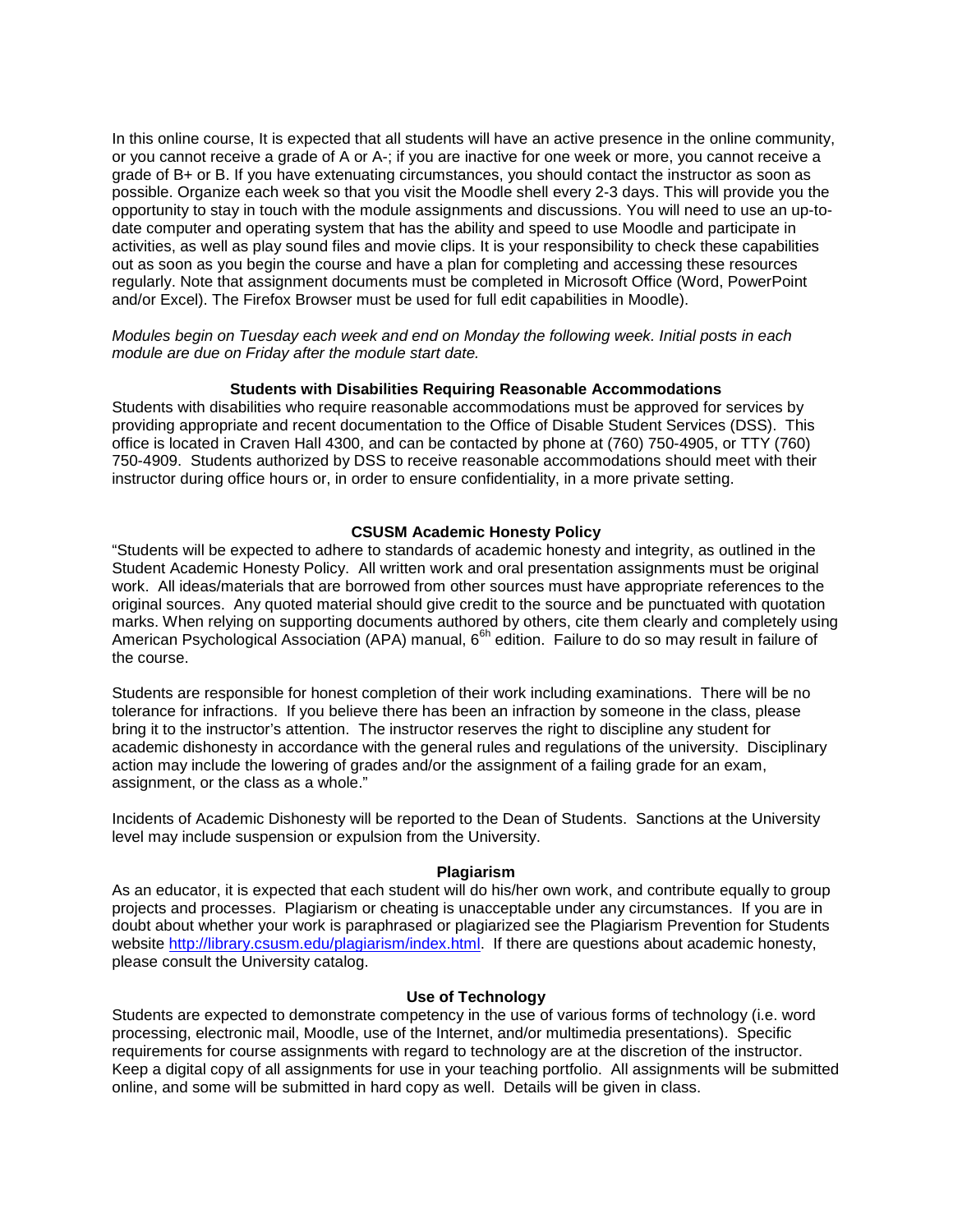### **Electronic Communication Protocol**

<span id="page-4-0"></span>Electronic correspondence is a part of your professional interactions. Please be reminded that e-mail and on-line discussions are a very specific form of communication, with their own nuances and etiquette. For instance, electronic messages sent in all upper case (or lower case) letters, major typos, or slang, often communicate more than the sender originally intended. With that said, please be mindful of all e-mail and on-line discussion messages you send to your colleagues, to faculty members in the School of Education, or to persons within the greater educational community. All electronic messages should be crafted with professionalism and care.

Things to consider:

- Would I say in person what this electronic message specifically says?
- How could this message be misconstrued?
- Does this message represent my highest self?
- Am I sending this electronic message to avoid a face-to-face conversation?

In addition, if there is ever a concern with an electronic message sent to you, please talk with the author in person in order to correct any confusion.

## **COURSE INFORMATION**

#### **Class Questions**

<span id="page-4-2"></span><span id="page-4-1"></span>There is a Forum greeting you at the top of our Cougars class page. It is designed to help you with Questions, Answers, and opportunities to regroup. It is affectionately called "**Recombobulation"**. Use this forum to either ask a question or help out a classmate by posting an answer. This is a professional learning community and the more we support each other, the more affective the learning will become. If you are confused by the label, see<http://www.jsonline.com/news/milwaukee/29452504.html?ipad=y>

### **Technical Questions/Moodle Help**

<span id="page-4-3"></span>For helpful links and tutorials go to<http://cc.csusm.edu/course/view.php?id=2243> For informational Links for Students<http://www.csusm.edu/iits/support/students.html> Student Helpdesk email is [sth@csusm.edu](mailto:sth@csusm.edu)

Be sure to leave a phone number and/or email if you leave a message at the help desk regarding a problem you are having. They can help with all technical aspects of the Moodle environment including problems with accessing files, uploading assignments, and using Moodle tools. **If you write to the instructor about a problem with Moodle,** please confirm that you have communicated with the Help Desk first and refer to who replied to your question.

### **Grading Scale**

| $A = 186 - 200$ | $A = 180 - 185$    | $B_+ = 175-179$ | $B = 166 - 174$ |
|-----------------|--------------------|-----------------|-----------------|
| $B = 160-165$   | $C_{+}$ = 151-159  | $C = 146 - 150$ | $C = 140 - 145$ |
| $D = 120 - 139$ | $F = 119$ or lower |                 |                 |

### **Important Considerations**

- <span id="page-4-4"></span>• Assignments are due when noted in the module and/or assignment link.
- **Contact instructor in advance** of any extended absence to accessing and contributing to module activities. If you contact the instructor about an absence, suggest a timeline for how you will make up missed sessions, contribute to group work, and if there is a need for an alternative assignment.
- **Grading of coursework** will be based on adherence to the assignment guidelines, evidence of application of course readings and resources, and clear evidence of specified revisions, clarity, and coherence, in revised work. Points are deducted for spelling and/or grammar errors.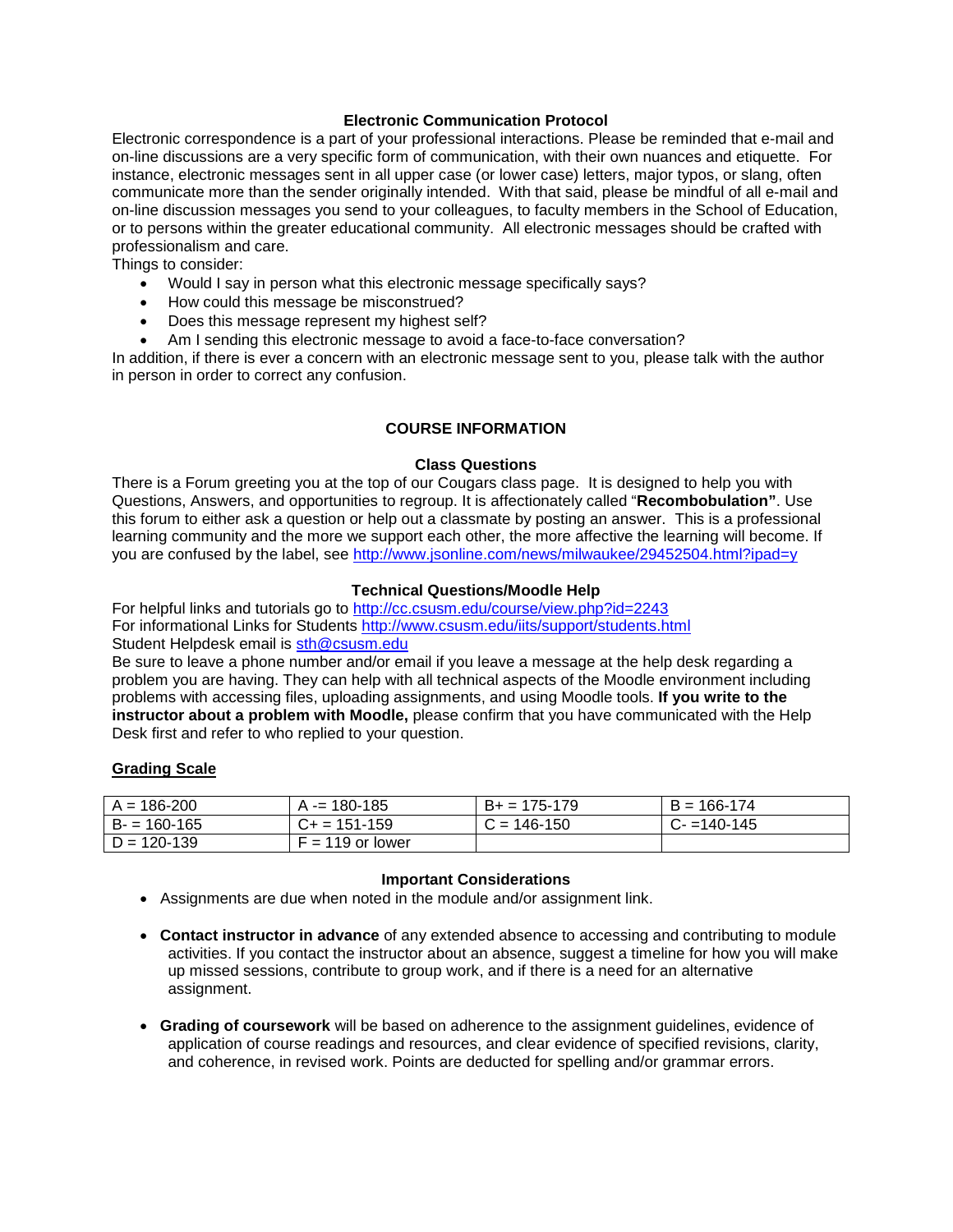• **Remember to cite** all information obtained from others completely in APA 6<sup>th</sup> Edition format. References are required.

### **Grading Policy**

<span id="page-5-0"></span>IT is expected that all required work will be submitted on time, and that students will proofread and edit their assignments prior to submission. Students will ensure that all text is error-free (grammar, spelling), and ideas are logically and concisely presented. Each assignment grade will be negatively affected as a result of proof reading oversight. Each written assignment will be graded approximately 80% on content and context (detail, logic, synthesis of information, depth of analysis, etc.), and 20% on mechanics (grammar, syntax, spelling, format, uniformity of citation, etc.). All citations, where appropriate, will use American Psychological Association (APA) format. Consult American Psychological Association (APA) Manual,  $6<sup>th</sup>$  edition for citation guidance.

Students may track their progress in terms of final assessment by regularly checking instructor feedback and grades posted in the assignments section of Cougar Courses.

#### **Late Assignments**

<span id="page-5-1"></span>Assignments are due by midnight on the date specified. Late assignments will receive a penalty of 5% per day and will not be accepted if seven or more days late. **If you have extenuating circumstances, please communicate with instructor in a timely manner.** Students must submit ALL assignments at an acceptable level to pass the course.

### **All University Writing Requirement**

<span id="page-5-2"></span>Each CSUSM course has a writing requirement of at least 2500 words. This class meets this requirement through use of forum postings, journals, online discussions and submitted assignments.

#### **Forum Posting (Value Added Model)**

<span id="page-5-3"></span>When replying to a posting in the Forum area (or through a Web Blog) by another student, instructor, or guest, you must **refer to the person by name and refer to their comments** within your posting. **To Add Value**, your response must do one of the following: **give an example** of what the prior post described; **provide a different perspective** of the topic posted; **pose a question**, such as "have you considered…" OR **expand upon the idea** posted in the message by including more detail and depth. The instructor will provide feedback in the first few modules to support understanding of this concept. Peers will also be asked to review how others conform to this aspect of the course discussions.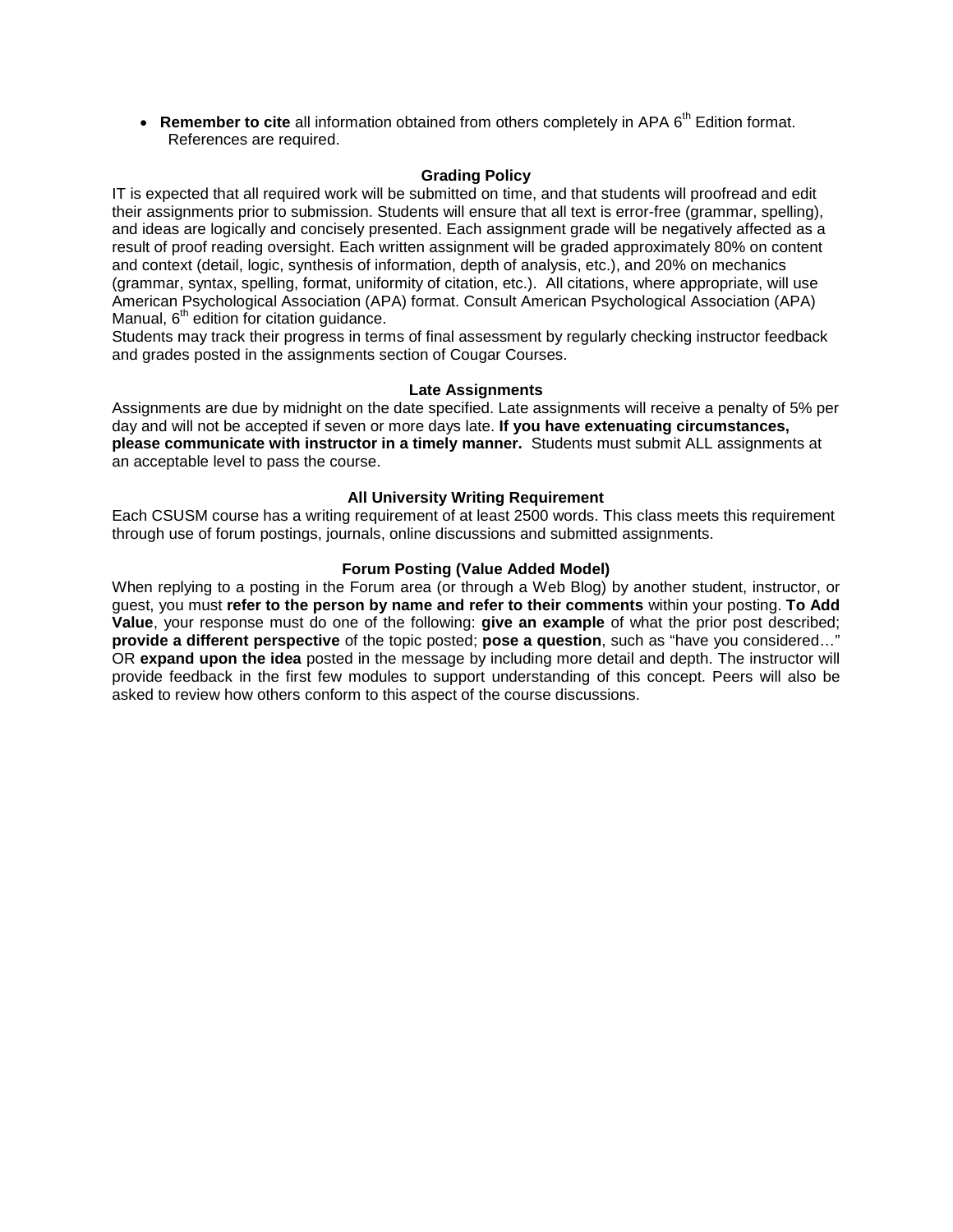# **EDST 640 PROPOSED FALL SCHEDULE: SUBJECT TO CHANGE**

### **EDST640 Course Description**

<span id="page-6-0"></span>This course engages students in the selection, evaluation, and application of free online resources that may be used effectively to collaboratively produce projects in the K-12 classroom. Students learn about Web 2.0 and explore how these tools can be used to inspire creativity in K-12 students as they learn content and demonstrate their understanding.

| <b>Date</b> | <b>Topic</b>                                                                | <b>Assignment</b>                   | <b>Points</b>   |
|-------------|-----------------------------------------------------------------------------|-------------------------------------|-----------------|
| Session     | Module 0                                                                    | MO Assignment -Journal:             | 10              |
|             | Orientation                                                                 | <b>Course Expectations</b>          |                 |
| Aug. 25     |                                                                             |                                     | 10              |
|             |                                                                             | MO Forum: Introductions/where       |                 |
|             |                                                                             | video                               |                 |
| Session     | <b>Module 1</b>                                                             | M1 Forum: Multiple                  | 10              |
|             | Explore Multiple Intelligences (MI) & Learning                              | Intelligences/Learning Styles       |                 |
| Sept 1      | <b>Styles</b>                                                               | M1 Forum: MI/Web2.0 Tool to         | 25              |
|             | Investigate and Use a Web 2.0 Tool                                          | Support a Learning                  |                 |
|             |                                                                             | Activity(Jing)                      |                 |
|             |                                                                             |                                     |                 |
|             |                                                                             | Read first chapter(pg. 1-16)        |                 |
| Session     | Module 2                                                                    | M2 Forum: Defining Blended          | 10              |
| Sept. 8     | Develop a common understanding regarding the<br>term "Blended Learning"     | Learning                            |                 |
|             |                                                                             | M <sub>2</sub> Forum: Elements of a | 10              |
|             | Find and explore a blended learning lesson which<br>uses audio and/or video | <b>Blended Lesson</b>               |                 |
|             |                                                                             | M2 Forum: Technology Blended        |                 |
|             | With a partner, design and share a rubric which                             | Lesson Rubric (one partner          |                 |
|             | identifies the key elements of an effective blended                         | submits rubric)                     |                 |
|             | learning lesson                                                             |                                     |                 |
| Session     | Module 3                                                                    | M3 Forum: Aligning the NETS-S       | 10              |
| Sept 15     | Investigating the tools<br>NETS-S                                           | M3 Forum: Photo Gallery Walk        | 25              |
|             |                                                                             | Read (Pages 108, 112-114)           |                 |
| Session     | Module 4                                                                    | M4 Forum: Student Code of           | $\overline{50}$ |
| 5           | Adding Audio to a Photo Gallery                                             | Ethics document (due by Oct 6)      |                 |
| Sept 22     | Adding to Video Tool box creating media-rich                                |                                     |                 |
|             | content                                                                     | M4 Forum: Project I might           | 10              |
|             |                                                                             | consider- Audio Learning            |                 |
|             |                                                                             | Experience                          |                 |
|             |                                                                             | M4 Forum: Gallery Walk #2           | 25              |
|             |                                                                             | (Includes audio instructions)       |                 |
|             |                                                                             | Read Chapter 3                      |                 |
| Session     | Module 5                                                                    | M5 Forum: Examples of               | 25              |
|             | Understanding and identifying the learning                                  | learning outcomes                   |                 |
| Sept 29     | Outcomes of a video lesson                                                  |                                     |                 |
|             |                                                                             |                                     |                 |
|             | Joining and using tools for a learning activity that                        |                                     |                 |
|             | uses video                                                                  |                                     |                 |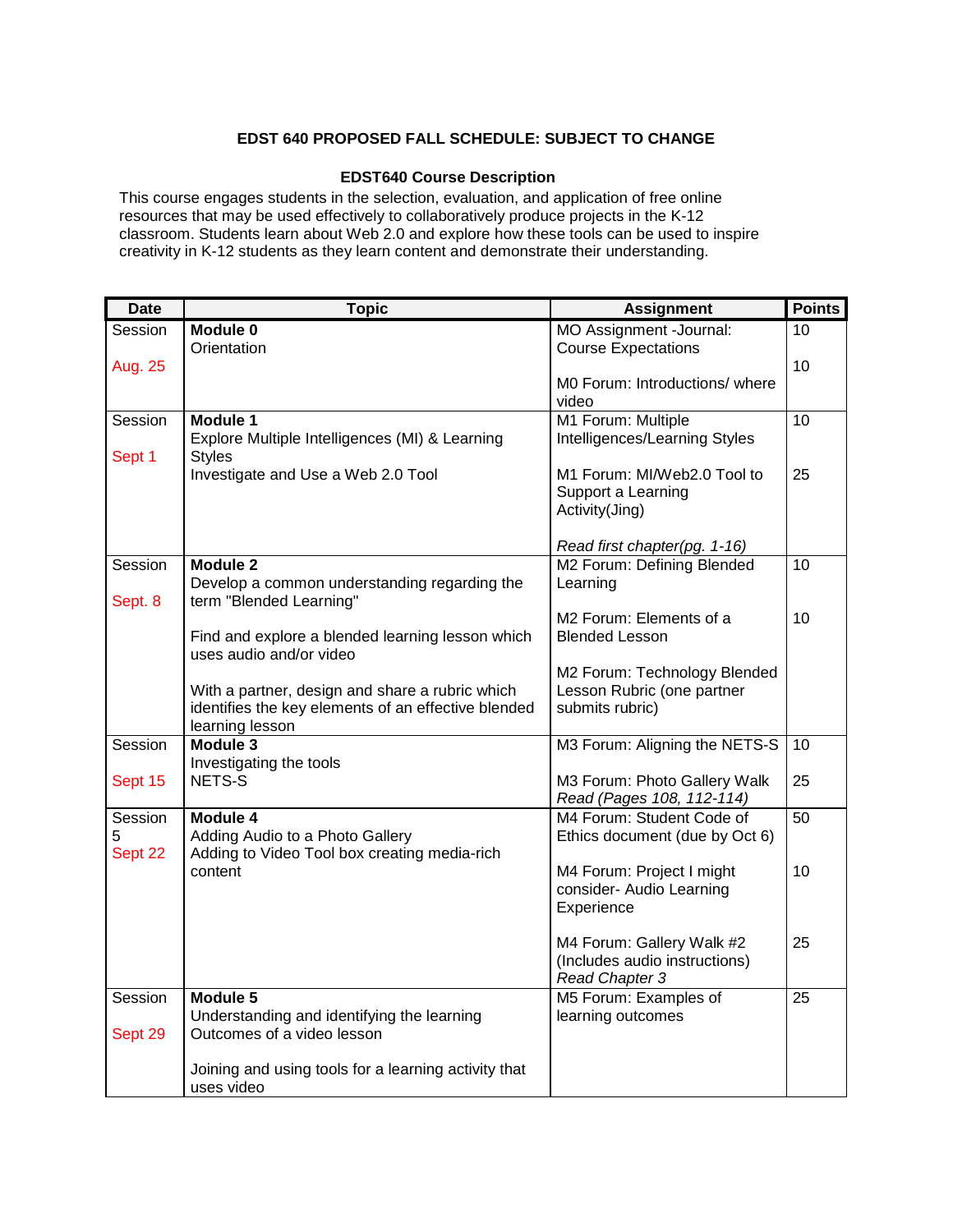| <b>Date</b>        | <b>Topic</b>                                                                      | <b>Assignment</b>                               | <b>Points</b> |
|--------------------|-----------------------------------------------------------------------------------|-------------------------------------------------|---------------|
| Session            | Module 6                                                                          | M6 Forum: Video Check                           | 10            |
|                    | Getting comfortable with a video camera                                           |                                                 |               |
| Oct 6              |                                                                                   | M6 Forum: Door Scene                            | 50            |
|                    | Creating a video based upon a theme                                               |                                                 |               |
|                    | <b>Understanding Video Storage</b>                                                |                                                 |               |
| Session            | <b>Module 7</b>                                                                   |                                                 |               |
|                    | Learn the "Real Steps" to Video Production                                        | M7 Forum: Story Board                           | 25            |
| Oct 13             |                                                                                   |                                                 |               |
|                    | Editing Tools for Video Making                                                    | M7 Forum: Video Content                         | 10            |
|                    | Understanding Video Size & Format Standards                                       | M7 Forum: Video Editing                         | 10            |
|                    |                                                                                   |                                                 |               |
|                    | Identify a Video Project (work continues next 4                                   |                                                 |               |
|                    | weeks)                                                                            | M7 Forum: Video Project Idea                    | 10            |
|                    |                                                                                   |                                                 |               |
| <b>Sessions</b>    | Module 8                                                                          |                                                 |               |
| $9 + 10$<br>Oct 20 | <b>NOTE-THIS IS A 2 WEEK MODULE</b>                                               | M8 Forum: How is a Wiki<br>Different?           | 10            |
| To Nov 2           | Project planning- continued                                                       |                                                 |               |
|                    |                                                                                   | M8 Forum: Post URL for your                     | 5             |
|                    | Planning & developing a project website using                                     | Video Lesson web site                           |               |
|                    | <b>PBWorks</b>                                                                    |                                                 |               |
|                    |                                                                                   | M8 Forum: Copyright                             | 25            |
|                    | Review of Copyright Laws                                                          | Scavenger Hunt - The story<br>behind copyright  |               |
|                    | Create Rubric for Instructional Lesson                                            |                                                 | 50            |
|                    |                                                                                   | M8 Forum: Door Scene Take #2                    |               |
|                    | Apply online collaboration tools                                                  |                                                 | 25            |
|                    |                                                                                   | M8 Forum: Video Lesson Rubric                   |               |
| Session            | Module 9                                                                          | M9 Forum: Project Planning                      | 10            |
|                    | Project planning- continued<br>Building an Instructional lesson using video. This | M9 Forum: Framework                             | 25            |
| <b>Nov 3-9</b>     | module will be dedicated to allowing you time to                                  | Document                                        |               |
|                    | plan your instructional lesson using video and post                               |                                                 |               |
|                    | your "project plan" to our class site.                                            |                                                 |               |
|                    |                                                                                   |                                                 |               |
|                    | Apply online collaboration tools                                                  |                                                 |               |
| Session            | Module 10                                                                         | M10 Forum: Use of Common                        | 25            |
|                    | Gain a better understanding of how standard                                       | <b>Core Standards</b>                           |               |
|                    | based instruction is changing                                                     |                                                 |               |
| <b>Nov 10-</b>     | <b>Project Completion</b>                                                         | M10 Forum: Student Roll-Out                     | 25            |
|                    | Refine online collaboration tools                                                 | (due Fri and 3 replies by Sun)                  |               |
|                    |                                                                                   |                                                 |               |
|                    |                                                                                   |                                                 |               |
| Session            | Module 11<br>Investigate and Use A Social Bookmarking Tool                        | M11 Social Bookmarks<br>M11 Forum: FINAL- Video | 100<br>100    |
|                    | Prepare to Share resources for Instructional video                                | <b>Lesson Reflection</b>                        |               |
| <b>Nov 17-</b>     | lessons                                                                           |                                                 |               |
|                    | Reflect on your Learning                                                          |                                                 |               |
|                    |                                                                                   |                                                 |               |
| <b>Nov 24</b>      | <b>THANKSGIVING WEEK</b>                                                          | Relax and enjoy your family.                    |               |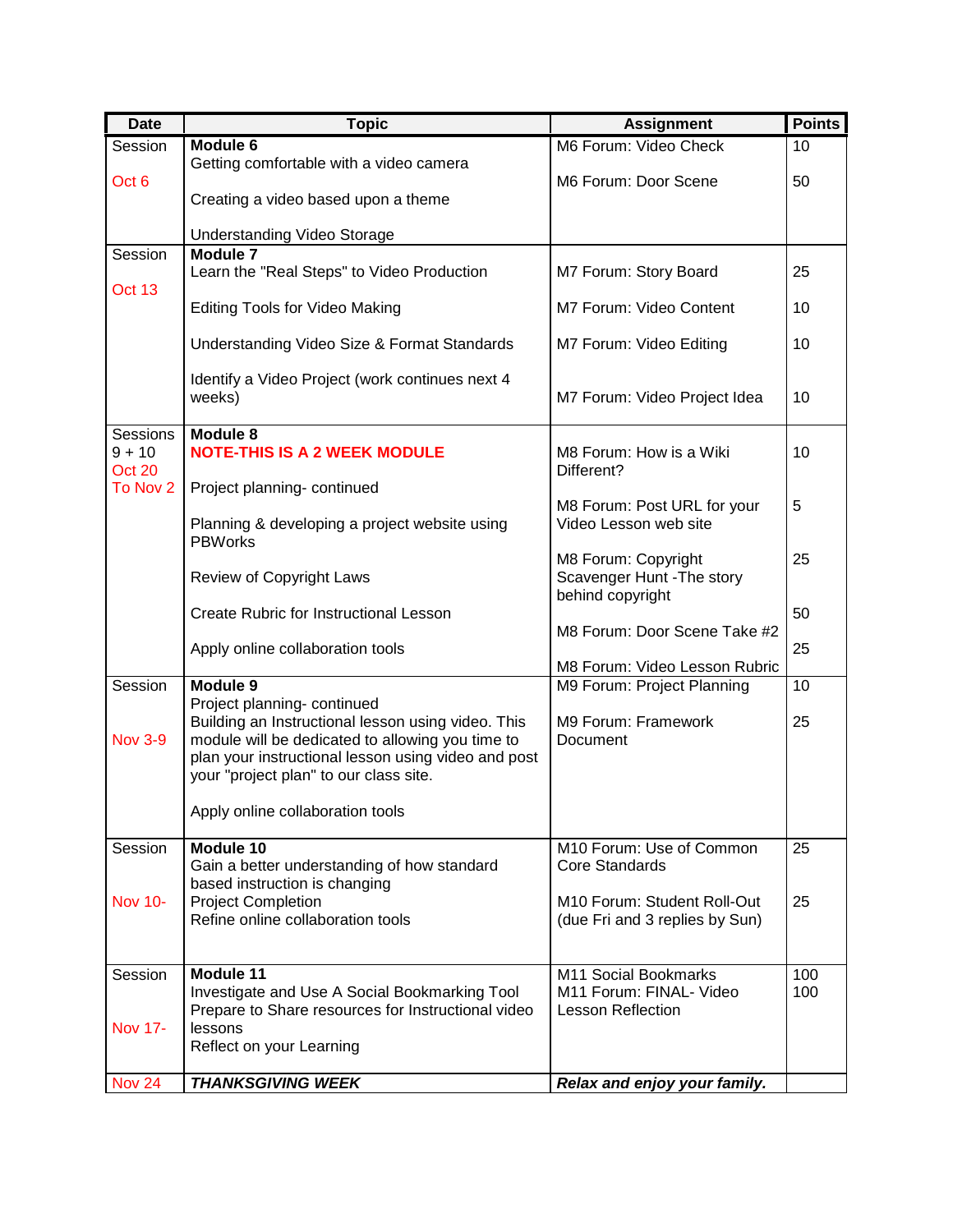| Date    | <b>Topic</b>                                                                 | <b>Assignment</b>                                                    | <b>Points</b> |
|---------|------------------------------------------------------------------------------|----------------------------------------------------------------------|---------------|
| Session | Module 12<br><b>ONLINE SYNCRONOUS MEETING FOR</b><br>PRESENTATIONS 6:30-8:00 | Group Discussion and Share<br>Video projects                         | 100           |
| Dec 1   |                                                                              | Reflection (10pts)                                                   | 25            |
| Session | Module 13<br><b>NO FINAL EXAM</b>                                            | <b>CSUSM Course Eval</b>                                             | 10            |
| Dec 8   |                                                                              |                                                                      |               |
|         |                                                                              | Attendance & Participation                                           | 130           |
|         |                                                                              | <b>TOTAL CLASS POINTS</b>                                            | 1000          |
|         |                                                                              | Optional class points for<br>attendance in Nov at SDCUE<br>Tech Fair | 20            |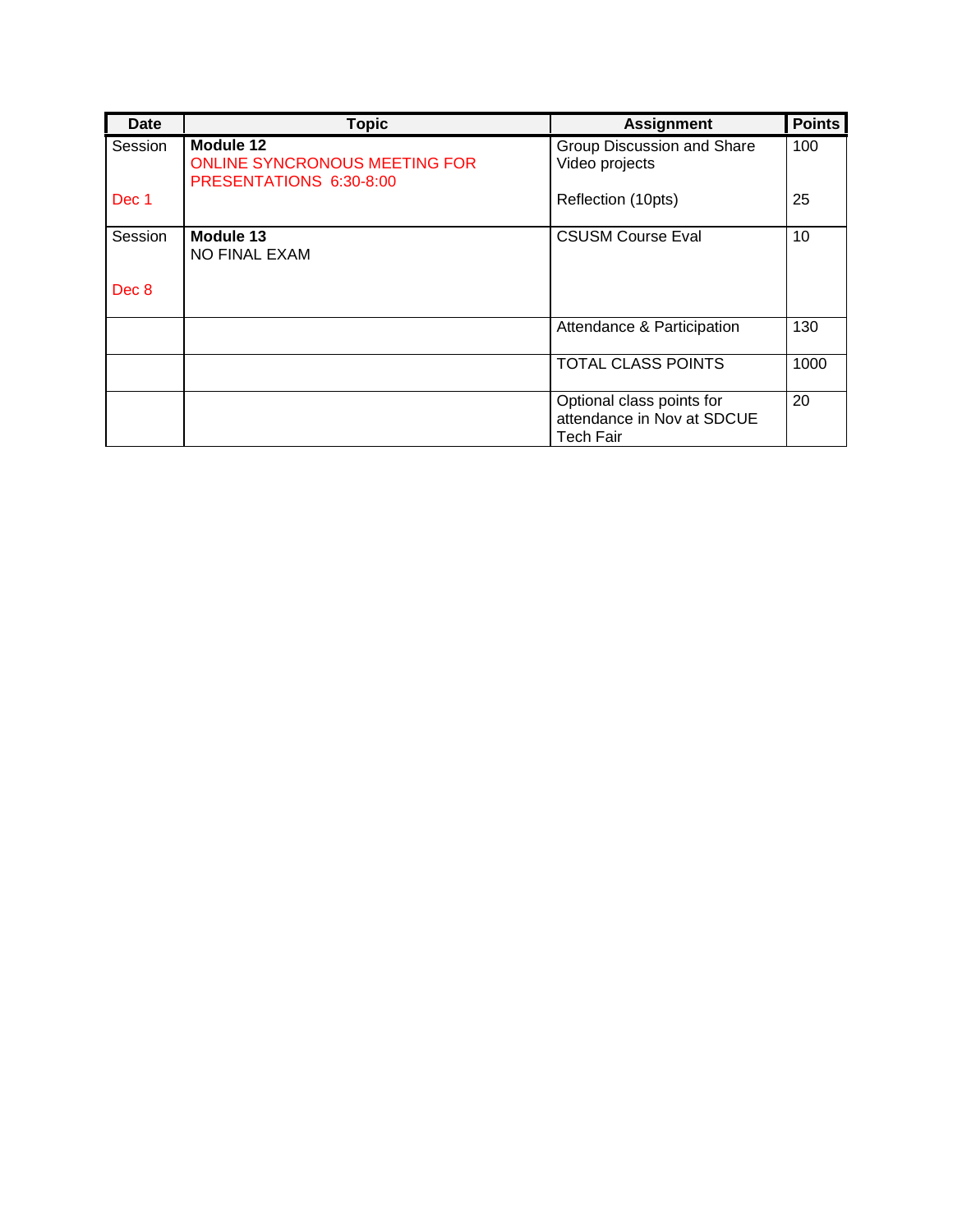### **NATIONAL EDUCATIONAL TECHNOLOGY STANDARDS FOR TEACHERS (NETS-T)**

<span id="page-9-0"></span>*Effective teachers model and apply the National Educational Technology Standards for Students (NETS-S) as they design, implement, and assess learning experiences to engage students and improve learning; enrich professional practice; and provide positive models for students, colleagues, and the community. All teachers should meet the following standards and performance indicators.*

#### 1. Facilitate and inspire student learning and creativity

Teachers use their knowledge of subject matter, teaching and learning, and technology to facilitate experiences that advance student learning, creativity, and innovation in both face-to-face and virtual environments.

a. Promote, support, and model creative and innovative thinking and inventiveness

b. Engage students in exploring real-world issues and solving authentic problems using digital tools and resources

c. Promote student reflection using collaborative tools to reveal and clarify students' conceptual understanding and thinking, planning, and creative processes

d. Modelcollaborativeknowledgeconstructionby engaging in learning with students, colleagues, and others in face-to-face and virtual environments

#### 2. Design and develop digital age learning experiences and assessments

Teachers design, develop, and evaluate authentic learning experiences and assessments incorporating contemporary tools and resources to maximize content learning in context and to develop the knowledge, skills, and attitudes identified in the Standards•S.

a. Design or adapt relevant learning experiences that incorporate digital tools and resources to promote student learning and creativity

b. Develop technology-enriched learning environments that enable all students to pursue their individual curiosities and become active participants in setting their own educational goals, managing their own learning, and assessing their own progress

c. Customize and personalize learning activities to address students' diverse learning styles, working strategies, and abilities using digital tools and resources

d. Provide students with multiple and varied formative and summative assessments aligned with content and technology standards, and use resulting data to inform learning and teaching

#### 3. Model digital age work and learning

Teachers exhibit knowledge, skills, and work processes representative of an innovative professional in a global and digital society.

a. Demonstrate fluency in technology systems and the transfer of current knowledge to new technologies and situations

b. Collaborate with students, peers, parents, and community members using digital tools and resources to support student success and innovation

c. Communicate relevant information and ideas effectively to students, parents, and peers using a variety of digital age media and formats

d. Model and facilitate effective use of current and emerging digital tools to locate, analyze, evaluate, and use information resources to support research and learning

#### 4. Promote and model digital citizenship and responsibility

Teachers understand local and global societal issues and responsibilities in an evolving digital culture and exhibit legal and ethical behavior in their professional practices.

a. Advocate, model, and teach safe, legal, and ethical use of digital information and technology, including respect for copyright, intellectual property, and the appropriate documentation of sources

b. Address the diverse needs of all learners by using learner-centered strategies providing equitable access to appropriate digital tools and resources

c. Promote and model digital etiquette and responsible social interactions related to the use